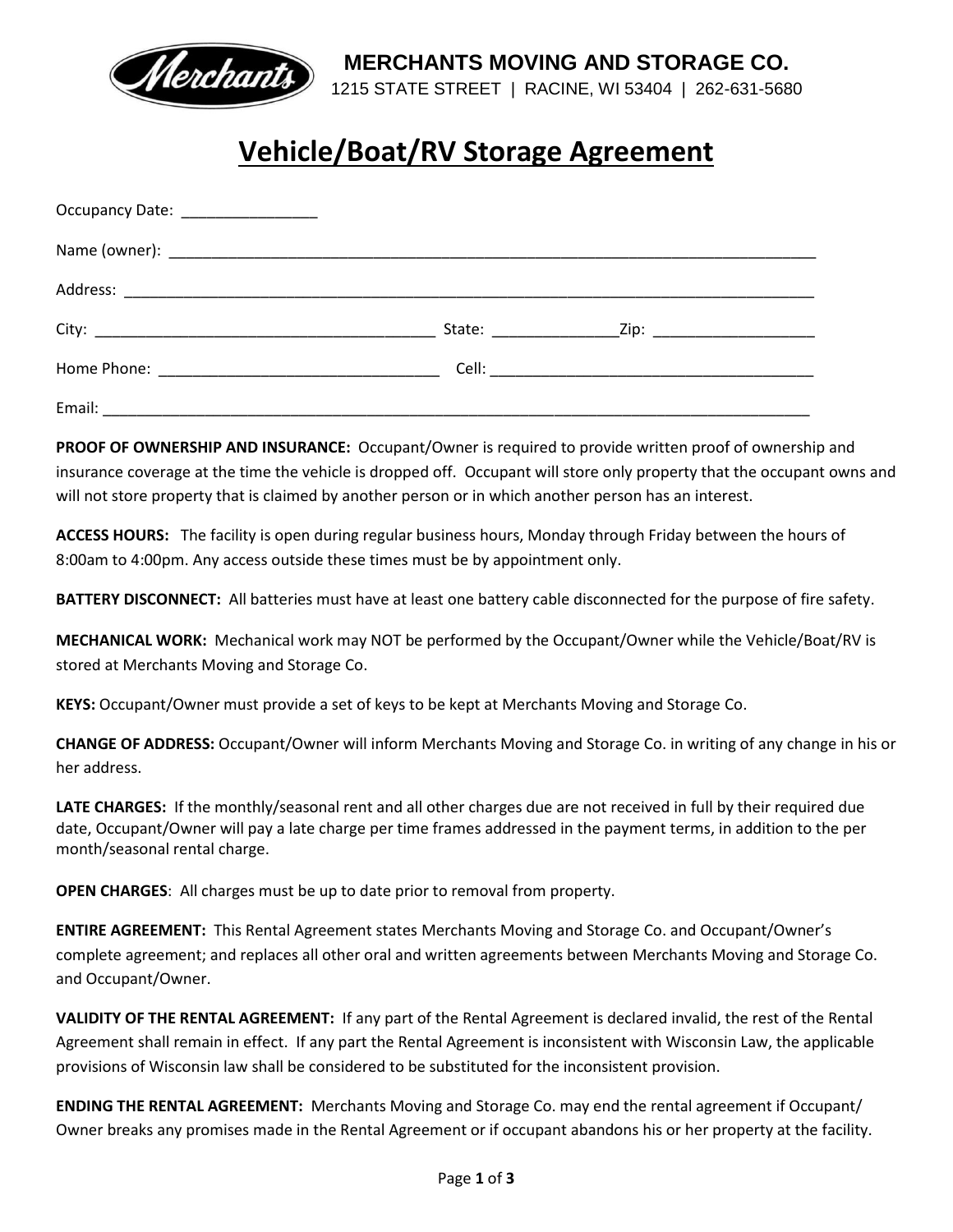#### **MERCHANTS MOVING AND STORAGE CO. CERTIFICATION OF INSURANCE AND WAIVER**

This statement certifies that I am the owner of the Vehicle/Boat/RV I am storing at 1215 State Street, Racine, Wisconsin with Merchants Moving and Storage Co. ("Merchants")

I certify that I currently have, and during the entire time of storage will have, insurance to cover any damage to my Vehicle/Boat/RV, and to cover my liability for any damages to others or their property arising from any use of such items. I understand that I am responsible at my sole cost and expense, for maintaining insurance on my Vehicle/Boat/RV and I will maintain the same in full force and effect throughout the term of this Agreement.

I agree that I will abide by all the rules and regulations of Merchants. I hold harmless officers and employees of Merchants from any and all actions, claims, liabilities, assertions of liability which in any manner arise, are alleged to arise from any and all activities connected directly or proximately with the storage of my Vehicle/Boat/RV with Merchants.

### **ACCEPTANCE OF TERMS:**

| have read and understand the information listed above and agree to abide by these requirements while my<br>vehicle/boat/RV is stored at Merchants Moving and Storage Co. |  |
|--------------------------------------------------------------------------------------------------------------------------------------------------------------------------|--|
|                                                                                                                                                                          |  |
| This Vehicle/Boat/RV contract is witnessed and agreed to by Merchants Moving and Storage Company representative:                                                         |  |
|                                                                                                                                                                          |  |
|                                                                                                                                                                          |  |
|                                                                                                                                                                          |  |
|                                                                                                                                                                          |  |
|                                                                                                                                                                          |  |
|                                                                                                                                                                          |  |
|                                                                                                                                                                          |  |
|                                                                                                                                                                          |  |
|                                                                                                                                                                          |  |
|                                                                                                                                                                          |  |
|                                                                                                                                                                          |  |